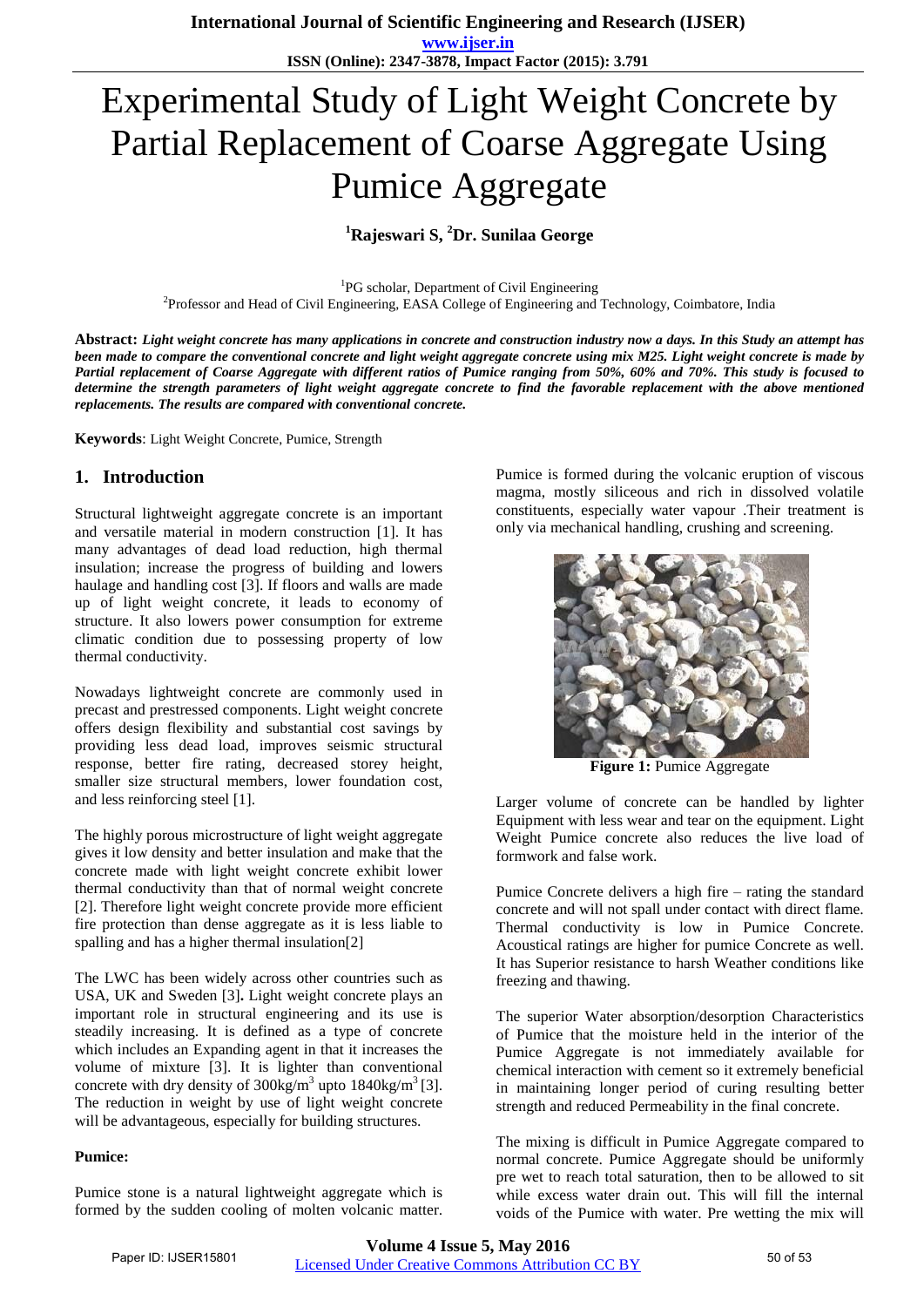prevent drying of aggregate at site and reduce shrinkage cracks. Avoid over vibrating or over finishing in Pumice concrete. When using normal concrete, segregation and over finishing causes the paste to come to the top. With pumice Concrete it's the Coarse Pumice particle that floats to the top. Curing is similar as normal concrete. Form removal should be delayed for an additional 24 hours for Pumice concrete as compared to normal concrete.



# **2. Materials and Methods**

# **2.1. Materials**

# **2.1.1Cement:**

Ordinary Portland Cement (53 Grade) with 29% normal consistency conforming to IS: 8112-1989 [3] was used. The specific gravity and fineness modulus of cement are 3.14 and 5% respectively.

#### **2.1.2 Coarse Aggregate:**

Crushed stone coarse aggregate conforming to IS 383 – 1987 was used. The values of loose and compacted bulk density values of coarse aggregates were 4.417 kg and 4.905kg, respectively & physical properties are also determined.

#### **2.1.3 Fine aggregate:**

River sand was used throughout the investigation as the fine aggregate conforming to grading zone III. The properties of sand by conducting tests according with IS 2386(part -1) -1963. The Specific gravity, fineness modulus and moisture content were determined.

## **2.1.4 Pumice Aggregate**

Pumice aggregate 20 mm sizes were used. Specific gravity of Pumice aggregate used is 0.82.

## **2.1.5 Water**

Water is an important ingredient of concrete as it actively participates in chemical reactions with cement. Clean potable water conforming to IS 456 – 2000 was used for the preparation of concrete mixture.

## **2.2 Concrete Mix Design:**

In the present study, M25 grade with nominal mix as per IS 456-2000 was used. Concrete mix proportion by weight for 1m<sup>3</sup> and water cement ratio of 0.5.Table 1. Gives the mix used for study.

| <b>Table 1:</b> Mix proportions |        |       |                   |                     |  |  |
|---------------------------------|--------|-------|-------------------|---------------------|--|--|
| S. No                           | Cement | Water | Fine<br>aggregate | Coarse<br>Aggregate |  |  |
| Normal<br>concrete              |        | 0.5   | 1.56              | 3.12                |  |  |
| LWC <sup>.</sup>                |        |       | 2.86              |                     |  |  |

#### **2.3 Casting and Testing**

Pumice was added in concrete in step of (50%, 60%, 70%).The percentage of replacement are arrived with trial study using Pumice. For each percent of Pumice replacement as coarse aggregate, cubes & cylinders were cast. Final strength of cube & cylinder are tested for 7 days, 14 days & 28 days curing. The average compressive strength and tensile strength are then determined for each mix proportions and are discussed in the result and discussion.

# **3. Results and Discussions**

#### **3.1 Test results of Compressive test**

The cube specimens are tested for compressive strength at the end of 7days, 14days, and 28days.

#### $f = P/A N/mm^2$

The results of the compressive strength tests on concrete cubes are shown in Table 2(a) and Figure1

| Table 2(a): Test result of Compression Strength |                          |                                          |            |            |  |
|-------------------------------------------------|--------------------------|------------------------------------------|------------|------------|--|
|                                                 | Percentage               | Average Compressive Strength<br>$N/mm^2$ |            |            |  |
| SI.NO                                           | replacement of<br>Pumice | Days                                     | 14<br>Days | 28<br>Days |  |
|                                                 | 0%                       | 21.78                                    | 24.2       | 25.5       |  |
|                                                 | 50%                      | 9.33                                     | 10.36      | 13.32      |  |
|                                                 | 60%                      | 15.5                                     | 17.22      | 22.14      |  |

4 70% 6.2 6.89 8.85

#### **Comparison of Compressive strength results**

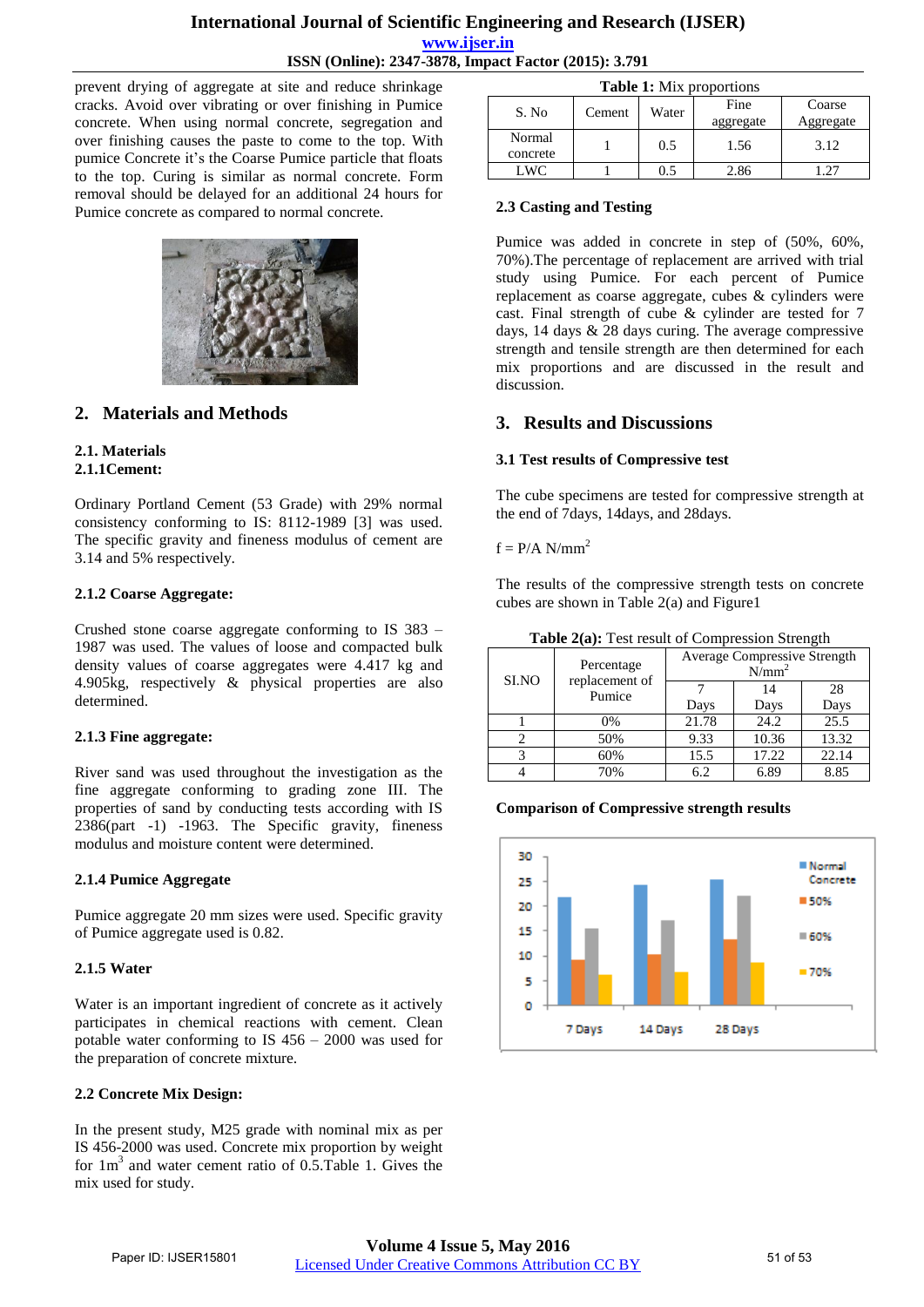# **International Journal of Scientific Engineering and Research (IJSER)**

**www.ijser.in**

**ISSN (Online): 2347-3878, Impact Factor (2015): 3.791**



**Figure 2:** Compression Test on Cubes

## **3.1 Test results of tensile test:**

The cylinder specimens were tested for tensile strength at the end of 7days, 14days, and 28days.

The Tensile strength of the specimen was calculated by using the formula

Tensile strength =  $2P/\pi LD$ 

The results of the tensile strength tests on concrete cubes are shown in Table 2(a), (b) and Figure 2



**Figure 3:** Split tensile Test on cylinders

| Table 2(a): Test Result of Split Tensile Strength |  |  |  |  |
|---------------------------------------------------|--|--|--|--|
|                                                   |  |  |  |  |

|                 | Average Compressive Strength N/mm <sup>2</sup> |      |      |  |
|-----------------|------------------------------------------------|------|------|--|
| Normal Concrete |                                                |      |      |  |
|                 | Davs                                           | Davs | Davs |  |
|                 |                                                | 3.06 | 3.43 |  |

| Table 2(b): Test Result for Split Tensile Strength |
|----------------------------------------------------|
|----------------------------------------------------|

|                               |       | $2.4024$ $\pm 0.007$ $\pm 0.000$ and $\pm 0.10$ $\pm 0.000$ and $\pm 0.000$ and $\pm 0.000$ |       |  |  |  |  |  |
|-------------------------------|-------|---------------------------------------------------------------------------------------------|-------|--|--|--|--|--|
| SI.<br>Percentage replacement |       | <b>Average Compressive Strength</b><br>$N/mm^2$                                             |       |  |  |  |  |  |
| N <sub>O</sub><br>of Pumice   |       | 14                                                                                          | 28    |  |  |  |  |  |
|                               | Days  | Days                                                                                        | Days  |  |  |  |  |  |
| 0%                            | 2.312 | 3.06                                                                                        | 3.43  |  |  |  |  |  |
| 50%                           | 1.62  | 1.98                                                                                        | 2.48  |  |  |  |  |  |
| 60%<br>3                      | 1.65  | 2.123                                                                                       | 2.54  |  |  |  |  |  |
| 70%                           | 1.38  | 1.84                                                                                        | 2.123 |  |  |  |  |  |

**Comparison of tensile strength results** 



# **4. Conclusions**

Based on the experimental investigations concerning the compressive strength and split tensile strength of concrete, the observations and the following conclusions are drawn from the present study.

- Compression strength value is compared to normal concrete and replacement of Coarse aggregate by Pumice from different percentages (50%, 60%, 70%).
- Maximum value of strength is obtained in 60% replacement of Pumice with coarse aggregate.
- Concrete with 60% replacement of pumice the compressive strength is comparable with normal concrete.
- This type of concrete can be utilized in wall panels of non load bearing type for use in precast buildings.

# **5. Scope for Further Study**

Seeing the advantages of light weight concrete, further investigation will be carried out with this aggregate in casting of wall panels and their behavior can be studied for non load bearing walls under different load conditions.

# **References**

- [1] Kenneth S. Harmon, PE, California Stalite Company-United States, "Engineering Properties of Structural Lightweight Concrete".
- [2] Kawab H.Al-Rawai,Mazin T. Al.kuttan,et.al " Some mechanical properties of Pumice Light Weight Aggregate Concrete incorporating Rice Husk Ash"
- [3] Hjh kamsiah Mohd.Ismail (Head),et.al" Study of Light Weight concrete Behaviour"
- [4] N.Venkata Ramana , "Behaviour of Pumice Light Weight Concrete." International Journal of Advance Research In Science And Engineering IJARSE, Vol. No.4, Special Issue (01), April 2015
- [5] İ.Uğur , "Improving The Strength Characteristics of The Pumice Aggregate Lightweight Concretes "
- [6] Lakshmi Kumar Minapu1,et.al , "Experimental Study on Light Weight Aggregate Concrete with Pumice Stone, Silica Fume and Fly Ash as a Partial Replacement of Coarse Aggregate, Vol. 3, Issue 12, December 2014.
- [7] Mang,uriu Geoffrey N,et.al, "Properties of Pumice Lightweight "Vol 2, No.10, 2012